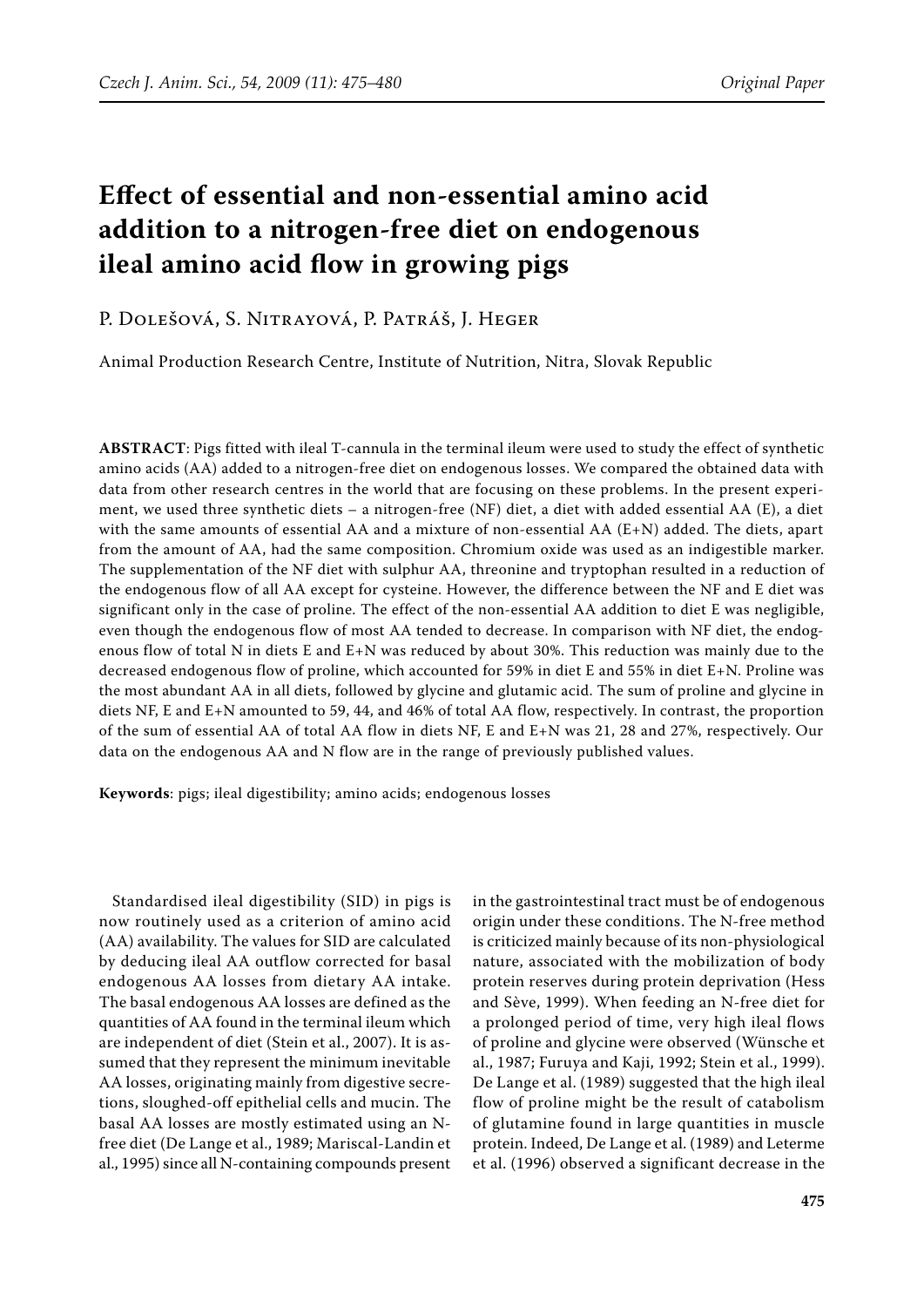endogenous proline loss in pigs fed N-free diets that were given an AA mixture intravenously in order to reduce the muscle protein breakdown.

The main purpose of muscle protein catabolism at protein deprivation is to provide AA required for processes associated with maintenance. However, the AA pattern of muscle protein is considerably different from that of maintenance and the AA supplied in excess must be deaminated and their N excreted. Studies on rats (Yoshida and Moritoki, 1974; Yokogoshi and Yoshida, 1976) and pigs (Lubaszewska et al., 1973; Fuller et al., 1989) showed that the AA most limiting for maintenance are sulphur AA, threonine and possibly tryptophan and that their addition to an N-free diet significantly reduced N excretion. As suggested by Křížová et al. (2001), non-essential AA might be the next-limiting additive as their addition to an N-free diet supplemented with sulphur AA, threonine and tryptophan substantially increased N retention.

It is possible that the addition of AA which are the most-limiting for maintenance to an N-free diet may improve the re-utilization of AA released by protein breakdown, thus reducing the ileal losses of proline and other AA. To test this hypothesis, an experiment was carried out to study the effect of small supplements of essential and nonessential AA to an N-free diet on endogenous N and AA flow in the terminal ileum of growing pigs.

## **MATERIAL AND METHODS**

### **Animals and procedures**

All experimental procedures were reviewed and approved by the Animal Care Committee of the Research Institute of Animal Production. Six Large White gilts (mean initial body weight 47.3 kg) were fitted with a simple T-cannula at the terminal ileum

|                                              | $\rm{NF}$ | E        | $E+N$  |
|----------------------------------------------|-----------|----------|--------|
| Maize starch                                 | 739.00    | 735.92   | 710.02 |
| Sucrose                                      | 100.00    | 100.00   | 100.00 |
| Cellulose                                    | 50.00     | 50.00    | 50.00  |
| Sunflower oil                                | 50.00     | 50.00    | 50.00  |
| Mineral mixture <sup>1</sup>                 | 55.00     | 55.00    | 55.00  |
| Vitamin and micromineral premix <sup>2</sup> | 3.00      | 3.00     | 3.00   |
| DL-methionine                                |           | 0.27     | 0.27   |
| L-cysteine                                   |           | 1.06     | 1.06   |
| L-threonine                                  |           | 1.45     | 1.45   |
| L-tryptophan                                 |           | $0.30\,$ | 0.30   |
| L-glutamic acid                              |           |          | 10.36  |
| Glycine                                      |           |          | 7.77   |
| L-proline                                    |           |          | 5.18   |
| L-serine                                     |           |          | 2.59   |
| Chromic oxide                                | 3.00      | 3.00     | 3.00   |
| Total N (analysed)                           | 0.94      | 1.29     | 4.78   |

Table 1. Composition of experimental diets (g/kg, air dry)

 $^1$ provided the following per kg of diet: monocalcium phosphate 31 g; limestone 15 g; salt 4.4 g; KCl 3.8 g; MgO 0.8 g  $^2$ provided the following per kg of diet: retinol 1.2 mg; cholecalciferol 25 mg; α-tocopherol 10 mg, menadione 0.2 mg; riboflavin 4 mg; pyridoxine 2.5 mg; p-pantothenic acid 10 mg; niacin 20 mg; folic acid 0.5 mg; biotin 0.1 mg; cyanocobalamin 30 μg; choline 500 mg; Fe 92 mg; Zn 103 mg; Mn 40 mg; Cu 19 mg; Co 0.5 mg; Se 0.16 mg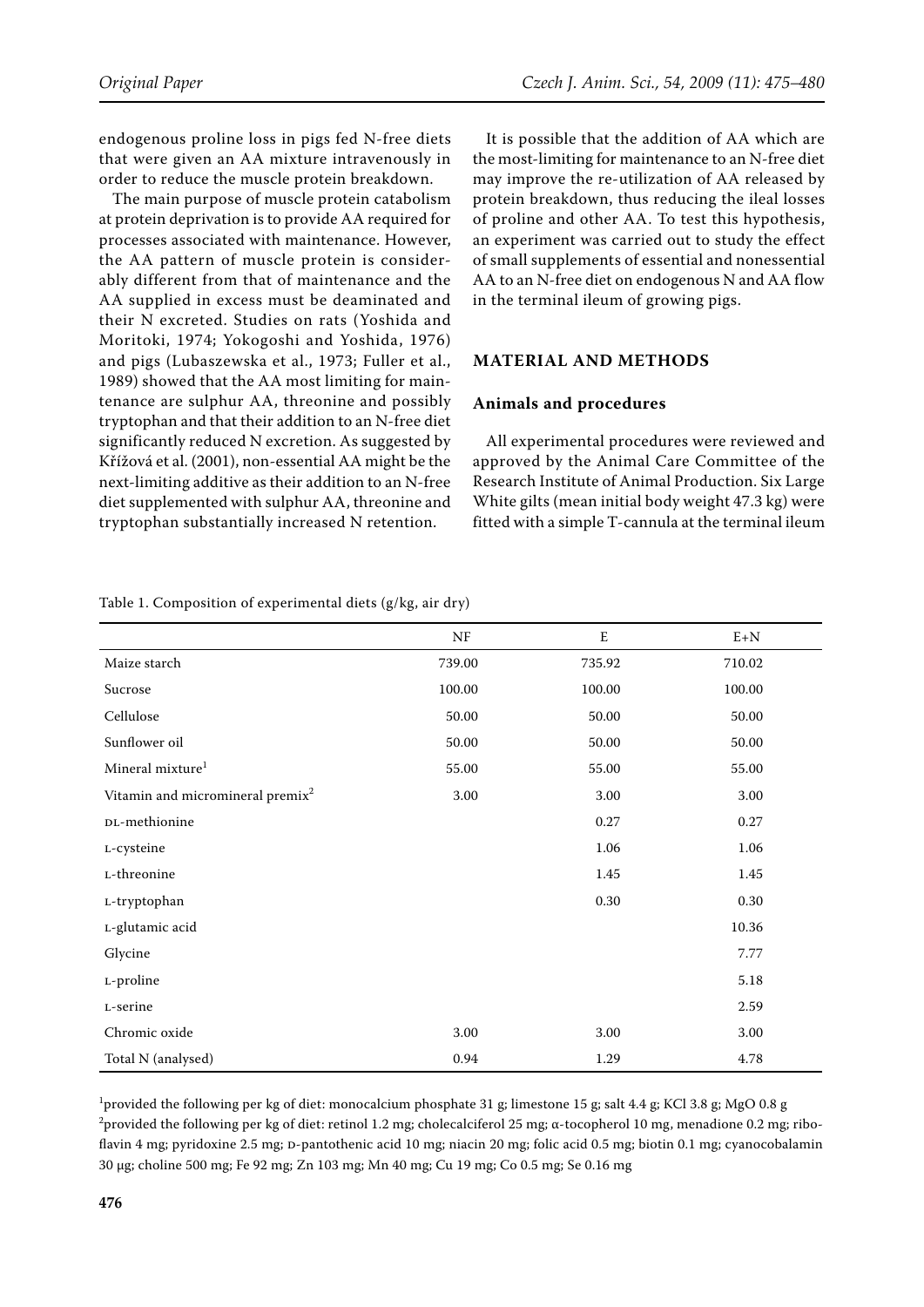and housed in individual metabolism cages. After a recovery period of 14 days, the pigs were weighed and assigned randomly to three dietary treatments using a replicated  $3 \times 3$  Latin square design. Each experimental period consisted of a 6-day preliminary period followed by a 24-hour collection period. During the collection period, samples of ileal digesta were collected into plastic bags attached to the cannula barrel in 60 minutes intervals. The samples were acidified with 6 M  $H_2SO_4$  to pH 3.5 to eliminate the enzymatic activity and stored at –20°C. At the end of the experiment, samples of digesta and faeces were pooled, freeze-dried, ground to pass a 1 mm screen and stored for subsequent analysis. The pigs were weighed at the beginning and end of each period.

#### **Diets and feeding**

The basal N-free diet (NF) contained starch, sucrose, cellulose and sunflower oil and was supplemented with mineral and vitamin mixtures (Table 1). The diet contained 0.09% N coming from starch. To the basal diet, small quantities of essential AA and a combination of essential and non-essential AA were added at the expense of starch to form diets E and E+N, respectively. Sulphur amino acids, threonine and tryptophan were used in diet E since they are presumably limiting under maintenance conditions. The diet E+N contained the same amounts of essential AA and a mixture of non-essential AA. Total N concentration of diets E and E+N was 0.13 and 0.48%, respectively. The diets contained chromium oxide as an indigestible marker. The pigs were fed twice daily at 6.00 and 16.00 hours in two equal meals at a daily rate of 80 g/kg0.75. Water was available *ad libitum*.

#### **Calculation and statistical analysis**

The endogenous amino acid flow was calculated according to the following formula:

$$
EAAF = AA_i \times Cr_d/Cr_i
$$

where:

| EAAF                | $=$ endogenous AA flow in $g/kg$ DM intake                                              |
|---------------------|-----------------------------------------------------------------------------------------|
| $AA_i$              | $=$ concentration of an AA in ileal digesta<br>(g/kg DM)                                |
| $Cr_{a}$ , $Cr_{i}$ | = concentrations of chromium $(g/kg DM)$ in the<br>diet and ileal digesta, respectively |

Data were subjected to one-way ANOVA using Statgraphic Plus package (version 3.1., Statistical Graphics Corp., Rockville, MD, USA). When a significant value for the treatment effect was observed, the differences between means were assessed using Fisher's LSD procedure.

#### **Chemical analysis**

Dry matter (DM) and total N of diets and digesta were analyzed in accordance with AOAC (1990) standard procedures. The amino acid composition of diets and digesta was analysed by ion-exchange chromatography according to the Directive of the Slovak Commission 98/64ES (1988). Chromic oxide was determined by atomic absorption spectrometry as described by Williams et al. (1962).

#### **RESULTS AND DISCUSSION**

The supplementation of the NF diet with sulphur AA, threonine and tryptophan resulted in a reduction of the endogenous flow of all AA except for cysteine. However, the difference between the NF and E diets was significant only in the case of proline (Table 2). The effect of the addition of nonessential amino acids to diet E was negligible, even though the endogenous flow of most AA tended to decrease. In comparison with diet NF, the endogenous flow of total N in diets E and E+N was reduced by about 30%. This reduction was mainly due to the decreased endogenous flow of proline which accounted for 59% in diet E and 55% in diet E+N. Proline was the most abundant AA in all diets, followed by glycine and glutamic acid. The sum of proline and glycine in diets NF, E and E+N amounted to 59, 44, and 46% of total AA flow, respectively. In contrast, the proportion of the sum of essential AA in total AA flow in diets NF, E and E+N was 21, 28 and 27%, respectively.

Although the endogenous ileal AA flow in pigs is commonly estimated using an N-free diet, this method is considered non-physiological since it leads to the degradation of body protein in order to provide AA for processes associated with maintenance. The most striking anomaly in feeding an N-free diet is the high excretion of proline (and of glycine to a lesser extent) into the ileum (Taverner et al., 1981; Wünsche et al., 1987; Furuya and Kaji, 1992; Stein et al., 1999). This phenomenon is as-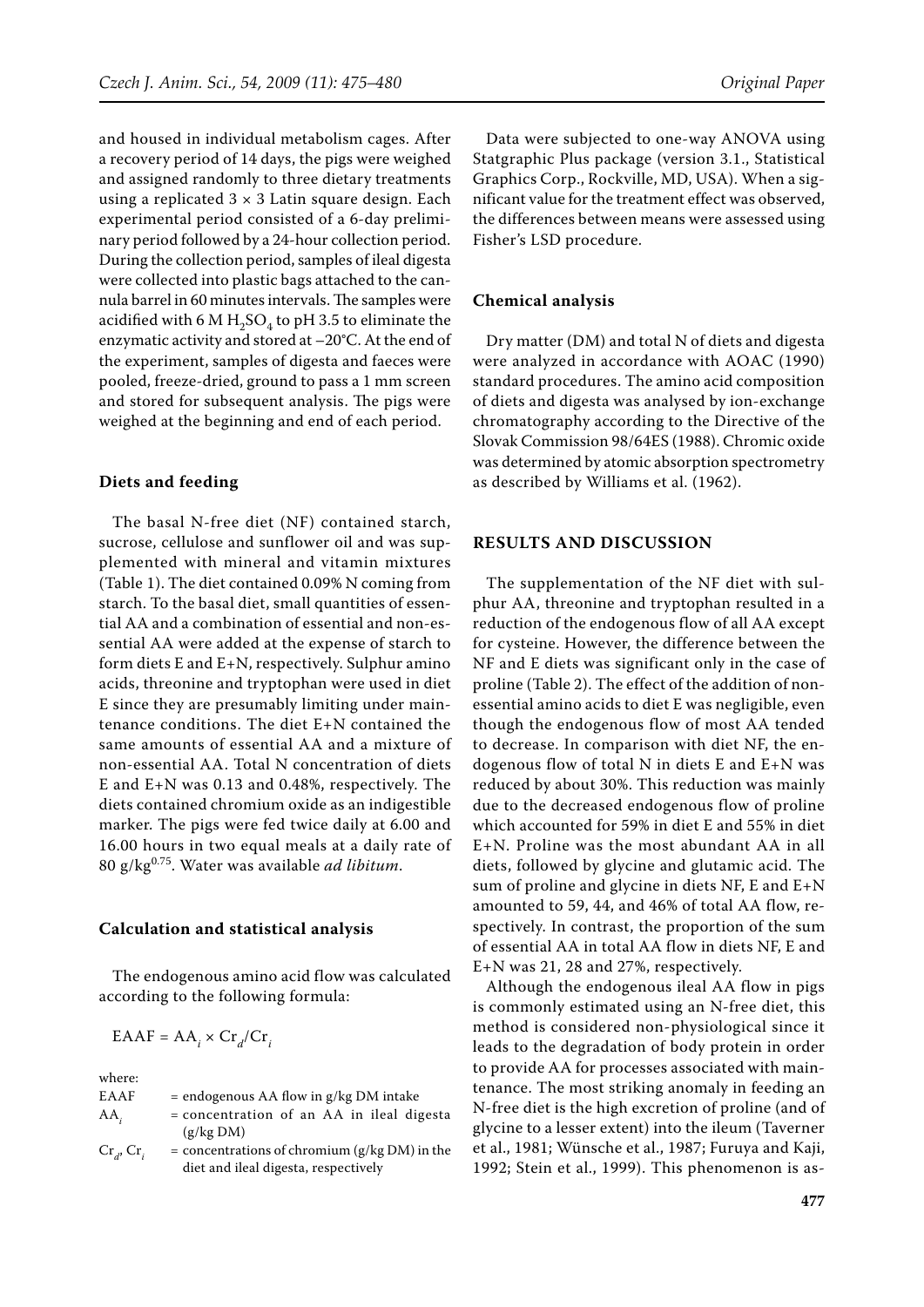| Amino acid    | Diet     |             |          | Pooled     |
|---------------|----------|-------------|----------|------------|
|               | $\rm NF$ | $\mathbf E$ | $E+N$    | <b>SEM</b> |
| Arginine      | 0.54     | 0.33        | 0.32     | 0.08       |
| Histidine     | 0.16     | $0.14\,$    | $0.14\,$ | $0.02\,$   |
| Isoleucine    | 0.22     | 0.20        | 0.19     | 0.16       |
| Leucine       | 0.38     | 0.36        | 0.33     | 0.03       |
| Lysine        | 0.24     | 0.20        | 0.19     | 0.03       |
| Methionine    | $0.07\,$ | 0.06        | 0.06     | $0.01\,$   |
| Phenylalanine | 0.26     | 0.21        | 0.22     | 0.04       |
| Threonine     | 0.48     | 0.45        | 0.42     | 0.03       |
| Valine        | 0.32     | 0.30        | 0.28     | 0.02       |
| Alanine       | 0.43     | 0.33        | 0.32     | 0.06       |
| Aspartic acid | 0.61     | 0.53        | 0.49     | 0.04       |
| Cysteine      | 0.13     | $0.14\,$    | $0.14\,$ | 0.01       |
| Glutamic acid | 0.62     | 0.54        | 0.52     | 0.05       |
| Glycine       | 1.37     | 1.00        | 0.94     | 0.19       |
| Proline       | 6.10     | 2.53        | 2.73     | 0.94       |
| Serine        | 0.40     | 0.34        | 0.33     | 0.03       |
| Thyroxine     | 0.37     | 0.28        | 0.32     | 0.03       |
| Total AA      | 12.69    | 7.94        | 7.94     | 1.54       |
| Total N       | 2.34     | 1.62        | 1.75     | 0.26       |

| Table 2. Endogenous ileal flow of amino acids and of total N (g/kg dry matter intake) |  |  |  |  |
|---------------------------------------------------------------------------------------|--|--|--|--|
|---------------------------------------------------------------------------------------|--|--|--|--|

a,b<sub>means</sub> within a row followed by different superscript are significantly different ( $P < 0.05$ )

sumed to be due to the release of large quantities of glutamine from skeletal muscle and its transformation to glutamate, citrulline and proline in the digestive tract. Owing to the low activity of the proline-degrading enzyme proline oxidase, proline may accumulate in enterocytes and diffuse into the lumen of the gut (De Lange et al., 1989; Mariscal-Landin et al., 1995; Stein et al., 1999). De Lange et al. (1989) and Leterme et al. (1996) found a significant decrease in proline endogenous loss in pigs consuming an N-free diet after the intravenous administration of a mixture of crystalline AA. These results suggest that the attainment of positive N balance reduces the concentration of circulating glutamine, thereby reducing the proline concentration in ileal digesta.

The working hypothesis of the present experiment was that the muscle protein catabolism in pigs fed an N-free diet can be reduced by improving

the re-utilization of AA present in the AA pool. It has been repeatedly demonstrated that small supplements of sulphur amino acids and threonine to an N-free diet significantly reduce urinary N excretion and improve N retention (Yokogoshi and Yoshida, 1976, 1981) and therefore these AA are the most limiting under maintenance conditions. Tryptophan (Fuller et al., 1989) and non-essential AA (Křížová et al., 2001) may be the next limiting. The present results support this hypothesis because the supplements of sulphur AA, threonine and tryptophan significantly reduced the endogenous proline loss. The addition of non-essential N does not seem to be necessary. It is interesting to note that the AA supply used in the present experiment was considerably lower than the amounts administered parenterally as reported by De Lange et al. (1989). The daily AA intake from diet E was about 4.4 g while the pigs of approximately the same body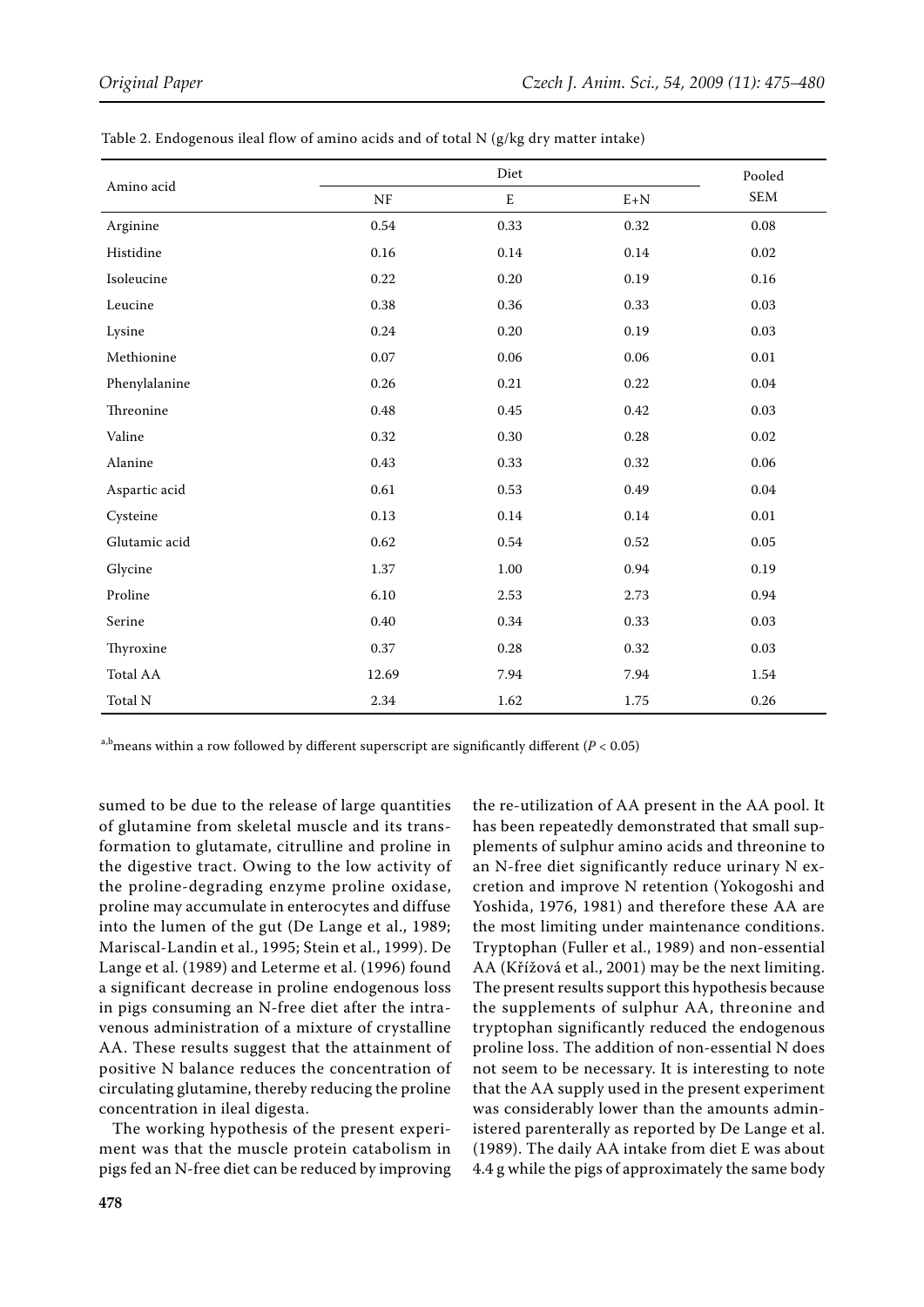weight in the experiment conducted by De Lange et al. (1989) were infused with 208 g of AA daily. In spite of this difference, the effect on endogenous N and AA losses was similar. Even though some authors reported an increased endogenous N flow in pigs fed purified AA diets in comparison with the N-free diet (Chung and Baker, 1992; Jansman et al., 2002), no such an effect was observed in the present study, presumably due to the low level of AA intake. The obvious advantage of the method using an AA-supplemented N-free diet in comparison with the parenteral infusion is its simplicity. However, further research is needed to optimise the composition of the AA mixture as well as its inclusion rate in order to make the resulting basal endogenous AA losses equal to minimum obligatory losses as proposed by Hess and Sève (1999).

Our data on endogenous AA and N flow are within the range of values published earlier. Jansman et al. (2002) compared various methods of estimating the endogenous N loss in pigs and found values ranging from 1.68 to 2.75 g/kg DM intake. A similar range (1.6–2.8 g/kg DM intake) was reported by De Lange et al. (1989). Of the particular amino acids, exceptionally high variability was observed in the case of proline, especially when N-free diets were fed. The values ranged from 0.25 (Hess and Sève, 1999) up to 6.9 g/kg DM intake (Furuya and Kaji, 1992). Our proline flow of 6.1 g/kg DM intake approaches the upper limit and is considerably higher than the average value of 1.31 given by Jansman et al. (2002). There are numerous factors affecting the endogenous flow of AA such as body weight (Leterme and Théwis, 2004), feed intake (Haydon et al., 1984), dietary fibre (Taverner et al., 1981) or duration of the feeding of N-free diet (Hodgkinson et al., 2000). The present results as well as those of Hess and Sève (1999) suggest that pig individuality may also be a significant source of variation. Therefore, it is recommended to estimate the endogenous AA flow on the same pigs on which the digestibility trials are carried out.

#### **REFERENCES**

- AOAC (1990): Official methods of analysis ( $15<sup>th</sup>$  ed.). Association of Official Analytical Chemists, Arlington, USA.
- Chung T.K., Baker D.H. (1992): Apparent and true amino acid digestibility of a crystalline amino acid mixture and of casein: comparison of values obtained with ileal-

cannulated pigs and cecectomized cockerels. Journal of Animal Science, 70, 3781–3790.

- De Lange C.F.M., Sauer W.C., Souffrant W.B. (1989): The effect of protein status of the pig on the recovery and amino acid composition of endogenous protein in digesta collected from the distal ileum. Journal of Animal Science, 67, 755–762.
- Fuller M.F., McWilliam R., Wang T.C., Giles L.R. (1989): The optimum dietary amino acid pattern for growing pigs. 2. Requirements for maintenance and for tissue protein accretion. British Journal of Nutrition, 62, 255–267.
- Furuya S., Kaji Y. (1992): The effects of feed intake and purified cellulose on the endogenous ileal amino acid flow in growing pigs. British Journal of Nutrition, 68, 463–472.
- Haydon K.D., Knabe D.A., Tanksley T.D. Jr. (1984): Effects of level of feed intake on nitrogen, amino acid and energy digestibility measured at the end of the small intestine and over the total digestive tract of growing pigs. Journal of Animal Science, 57, 717–724.
- Hess V., Séve B. (1999): Effects of body weight and feed intake level on basal ileal endogenous losses in growing pigs. Journal of Animal Science, 77, 3281–3288.
- Hodgkinson S.M., Moughan P.J., Reynolds G.W. (2000): Effect of the duration of feeding of a protein-free diet on endogenous ileal nitrogen and amino acid loss in the growing pig. Journal of the Science of Food and Agriculture, 80, 1407–1412.
- Jansman A.J.M., Smink W., Van Leeuwen P., Rademacher M. (2002): Evaluation through literature data of the amount and amino acid composition of basal endogenous crude protein at the terminal ileum of pigs. Animal Feed Science and Technology**,** 98, 49–60.
- Křížová L., Šimeček K., Heger J., Van Cauwenberghe S. (2001): Effect of nonessential amino acids on nitrogen retention in growing pigs fed on a protein-free diet supplemented with sulphur amino acids, threonine and tryptophan. The Journal of Animal Physiology and Animal Nutrition, 85, 325–332.
- Leterme P., Théwis A. (2004): Effect of pig bodyweight on ileal amino acid endogenous losses after ingestion of a protein-free diet enriched in pea inner fibre isolates. Reproduction Nutrition Development, 44, 407–417.
- Leterme P., Monmart T., Théwis A., Morandi P. (1996): Effect of oral and parenteral N nutrition vs N-free nutrition on the endogenous amino acid flow at the ileum of the pig. Journal of the Science of Food and Agriculture, 71, 265–271.
- Lubaszewska S., Pastuszewska B., Kielanowski J. (1973): Effect of methionine supplementation of a protein-free